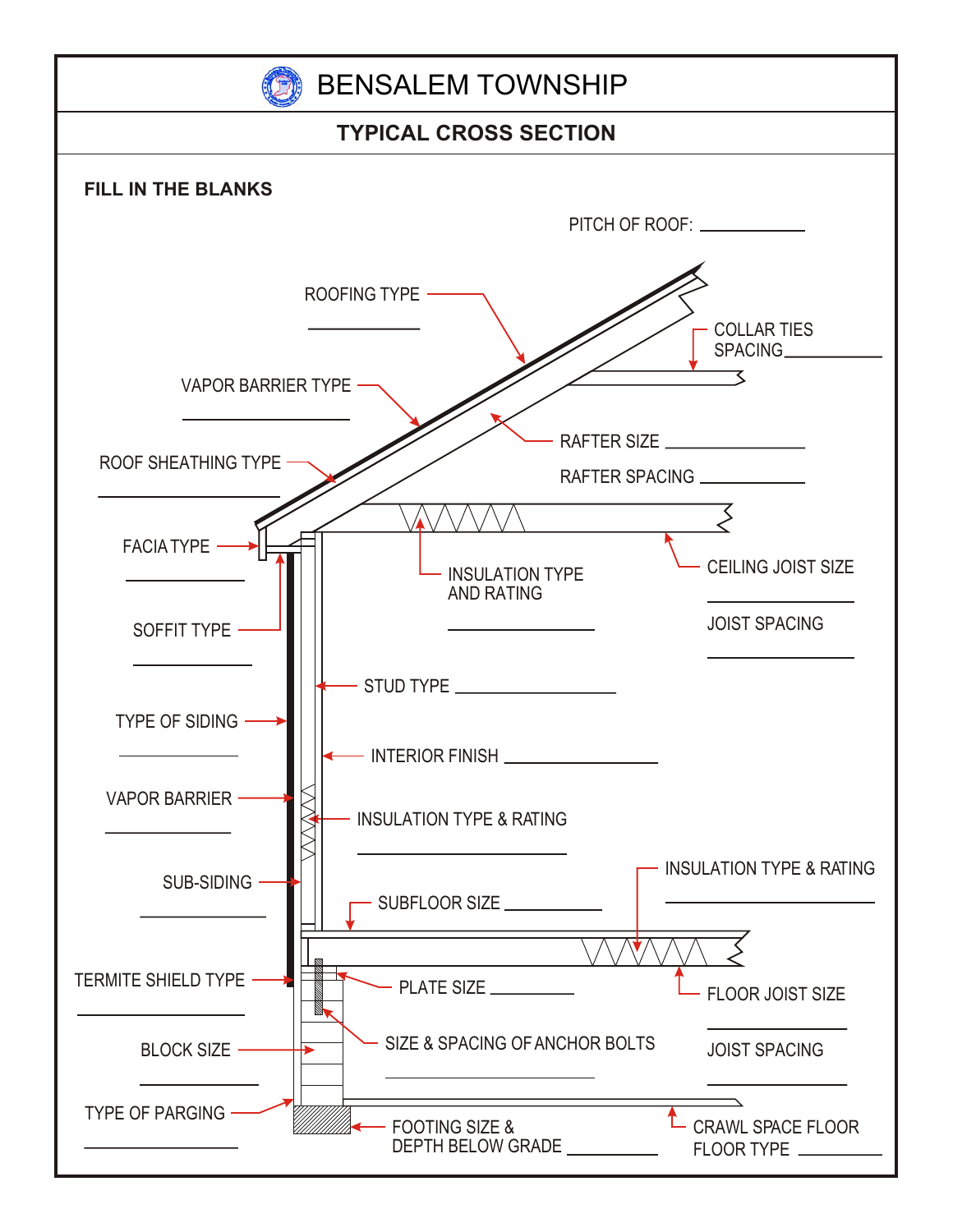

## **SAMPLE CONSTRUCTION DRAWING - CONSTRUCTION DETAILS**

**SAMPLE - OPEN PORCH ON REAR OF HOUSE SCALE: ½" = 1 FT.**